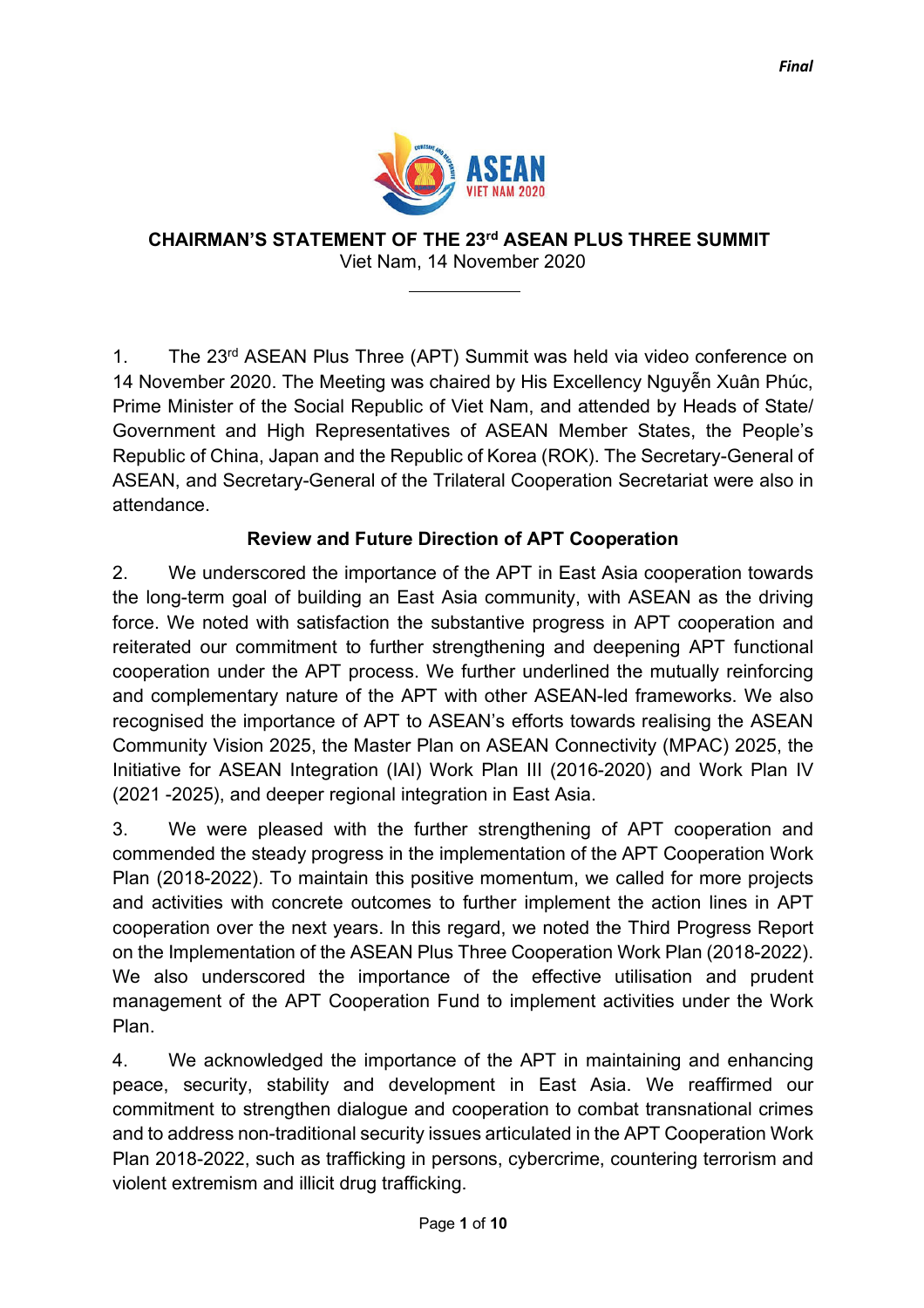5. We noted the progress in the implementation of action plans for the East Asia Vision Group (EAVG) II selected recommendations which would pave the way towards greater APT cooperation. We looked forward to the implementation of the remaining projects and activities under the action plans. We welcomed Indonesia's proposal to hold the APT Student Camp and APT Seminar on East Asian Studies at Major Universities which aims to cultivate of an East Asian identity through promotion of ASEAN Studies and East Asian Studies in the region until the situation allows.

6. We underscored the importance of multilateralism, regionalism and international law in contributing to global and regional peace, stability and prosperity. ASEAN Leaders reiterated the importance of the ASEAN Outlook on the Indo-Pacific (AOIP) as a guide for ASEAN's engagement in the wider Asia-Pacific and Indian Ocean regions, and encouraged the enhancement of APT cooperation in the four key areas of cooperation identified in the AOIP, namely maritime cooperation, connectivity, sustainable development, economic and other areas of cooperation to further promote mutual trust and confidence as well as to contribute to peace and prosperity in the region.

7. We reaffirmed the role of APT cooperation in effective control and containment of the COVID-19 pandemic as well as in mitigating its socio-economic impact on their respective countries and the region, as underlined in the Joint Statement of the Special APT Summit on COVID-19 convened via videoconference on 14 April 2020. We acknowledged the support and contribution of the Plus Three countries to ASEAN Member States, and ASEAN's initiatives in addressing COVID-19 which includes, among others, the establishment of the ASEAN Centre for Public Health Emergencies and Emerging Diseases, the COVID-19 ASEAN Response Fund and the Regional Reserve of Medical Supplies for Public Health Emergencies (RRMS). We also encouraged to enhance efforts towards setting up the APT reserve of essential medical supplies to coordinate and synergize with the RRMS.

8. We emphasised the need to strengthen APT collaboration in advancing the region's recovery from the adverse socio-economic effects of the pandemic. In this regard, we welcomed the ASEAN Plus Three Plan of Action (APT POA) on Mitigating the Economic Impact of the COVID-19 Pandemic which was endorsed at the 23rd AEM Plus Three Consultations on 28 August 2020, to implement ASEAN Plus Three Economic Ministers' Joint Statement on Mitigating the Economic Impact of the COVID-19 Pandemic adopted on 4 June 2020). We looked forward to the effective implementation of the APT POA which would bring about collaboration and coordination between ASEAN and the Plus Three countries, as well as prepare the region for future emergency situations, and achieve post pandemic economic recovery. We recognised the collaborative work of the four research institutes from APT members (CAITEC, JETRO, KIEP and ERIA) in completing the Final Joint Study on "10+3 Cooperation for Improvement of Supply Chain Connectivity" that would benefit the region and enhance ASEAN-Plus Three economic relations. In addition, we adopted the APT Leaders' Statement on Strengthening APT Cooperation for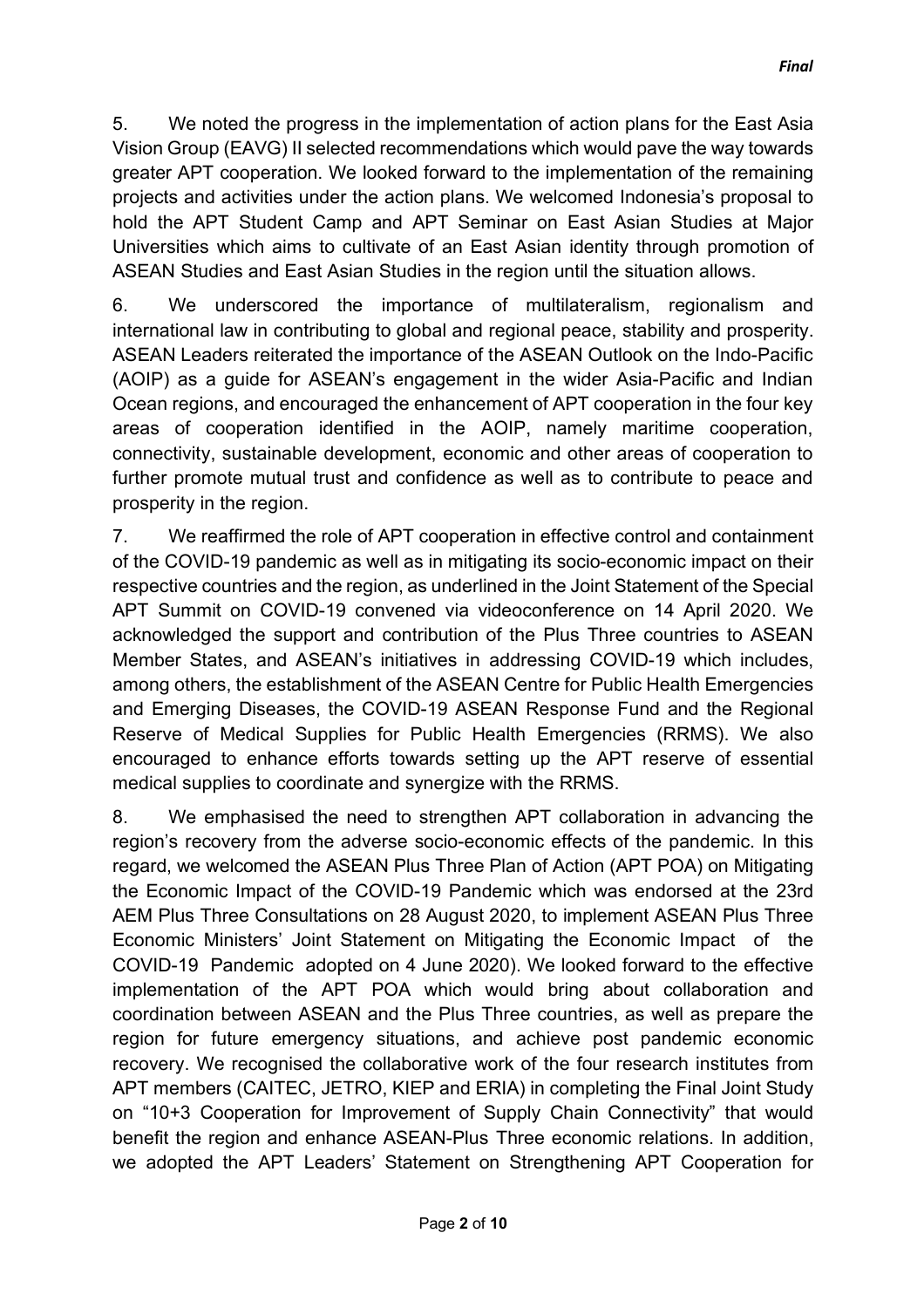Economic and Financial Resilience in the face of Emerging Challenges to realise the commitment of the APT countries to cooperate and collaborate on overcoming the challenges brought about by COVID-19.

9. We underlined the importance of trade and investment relations between ASEAN and the Plus Three countries. In 2019, total trade between ASEAN and the Plus Three Countries in 2019 reached USD 890.2 billion, representing 31.6 per cent of ASEAN's total trade. Meanwhile, total Foreign Direct Investment (FDI) flows from the Plus Three Countries into ASEAN were valued at USD 32.0 billion in 2019, accounting for 19.9 per cent of total FDI inflows into ASEAN.

10. We stressed the importance of keeping the markets open, maintaining an open, free, fair, non-discriminatory and rules-based trading environment in consideration of their domestic laws and regulations, to strengthen the openness, connectedness, resiliency and sustainability of regional supply chains and maintain necessary flow of essential goods and services including food, medicines, medical and other essential supplies, including maintaining necessary interconnectedness in the region by facilitating the essential movement of people and goods for diplomatic, humanitarian, scientific and business activities. We reiterated the need for the resumption of safe and essential travels to jumpstart the region's economic recovery. We also need to identify joint activities that can be undertaken to promote business linkages among APT countries. The East Asia Business Council (EABC) that we have established could play a bigger role in this respect. We also emphasized emergency measures deemed necessary for responding to public health emergencies should be targeted, proportionate, transparent and temporary and consistent with WTO rules and not create unnecessary barriers to trade or disruption of global and regional supply chains.

11. We reaffirmed our strong commitment to upholding an open, inclusive, transparent, and rules-based multilateral trading system anchored by the World Trade Organization (WTO). We also reaffirmed our support for enhanced regional economic integration. In this regard, we welcomed the conclusion and signing of the RCEP agreement at the 4<sup>th</sup> RCEP Summit on 15 November 2020, which demonstrated our strong commitment to supporting economic recovery, inclusive development as well as our support for an open, inclusive, rules-based trade and investment arrangement.

12. We acknowledged the key leadership role of the World Health Organization (WHO) and the fundamental role of the United Nations system in catalyzing and coordinating the comprehensive global response to the COVID-19 pandemic. We recognized the importance of following up on the resolution at the 73rd World Health Assembly in its entirety, including the Assembly's call for actions by WHO Members States, International Organizations and relevant stakeholders and the WHO Director-General.

13. We noted the successful convening of the 20th Meeting of the ASEAN Ministers on Agriculture and Forestry Plus Three (AMAF+3), and were pleased with the progress made in the implementation of the ASEAN Plus Three Cooperation Strategy (APTCS) 2016-2025. We called for the enhancement of APT cooperation in ensuring food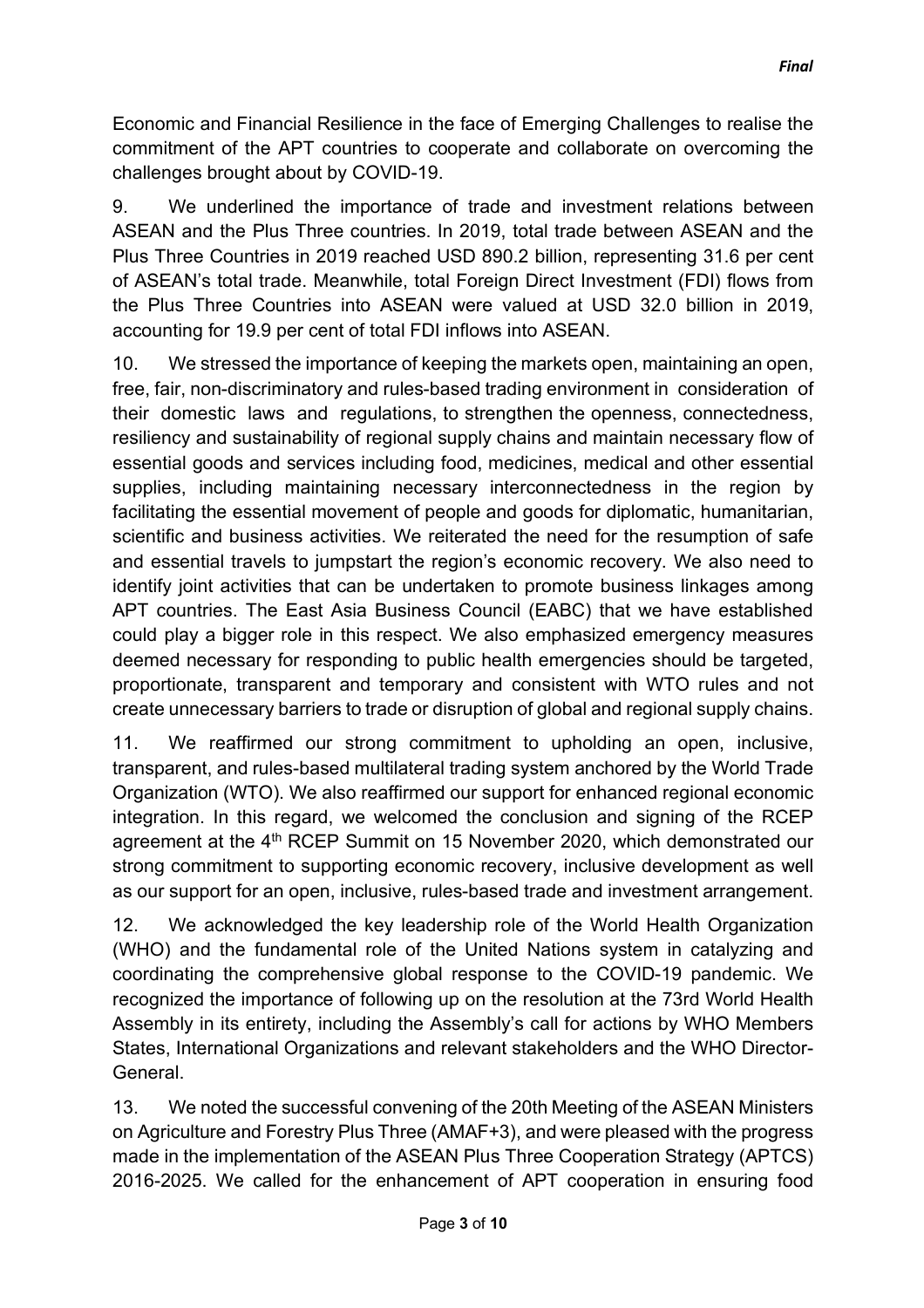security particularly in the post-pandemic period, including through the full and effective utilization of the ASEAN Plus Three Emergency Rice Reserve (APTERR) and the ASEAN Food Security Information System (AFSIS), to overcome possible food shortages as well as strengthen the resiliency and sustainability of regional food supply chains by working closely together to ensure that markets are kept open and transportation of agricultural and food products are facilitated.

14. We affirmed our commitment to pursuing a sustainable post-pandemic economic recovery measures in the energy sector by strengthening partnership and innovation towards energy security, energy transition, and energy resilience. We acknowledged the importance of realistic and pragmatic energy policy by utilising appropriate energy sources and technologies for achieving both goals of economic growth from COVID-19 pandemic and reducing emissions of greenhouse gases. We welcome the convening of the 17th ASEAN+3 Energy Ministers' Meeting hosted by Viet Nam via videoconference in conjunction with the 38th ASEAN Ministers on Energy Meeting and Associated Meetings (38th AMEM) on 17-20 November 2020.

15. We noted the region's increased dependence on the digital economy during the pandemic. To this end, we stressed the need for the region to identify challenges and opportunities as the region's economies gird themselves for the advent of the Fourth Industrial Revolution (4IR), and to harness the latter as a tool to foster APT's economic recovery.

16. We stressed the need to assist people and businesses affected by the impact of COVID-19, especially the micro, small and medium enterprises (MSMEs), start-ups and vulnerable groups, including through facilitating their integration into the digital economy, access to digital infrastructure and use of technologies to allow the MSMEs to maintain operations and enhance business competitiveness. We reaffirmed our continuing support for future initiatives aimed at preparing MSMEs for the advent of the Fourth Industrial Revolution (4IR).

17. We recognised the potentials presented by the on-going digital transformation to improve the region's long-term competitiveness and the livelihood of its people. We support the development of digital economy and innovative growth to enhance the regional resilience. We were pleased to note the progress made in advancing the ASEAN Smart Cities Network (ASCN) and ASEAN looked forward to forging partnership with the Plus Three countries' to achieve smart and sustainable urban development in the region. We acknowledged the need to explore cooperation in intellectual property between ASEAN and Plus Three countries, recognizing the importance of promoting the protection of intellectual properties through cooperation, in order to contribute to the balanced growth of the region.

18. We underscored the importance of the ASEAN+3 Finance process in enhancing regional economic and financial stability. We noted the continued commitment by APT Finance Ministers and Central Bank Governors to strengthening the Chiang Mai Initiative Multilateralization (CMIM), the regional financial safety net of the APT. We commended the accomplishments made in fostering closer regional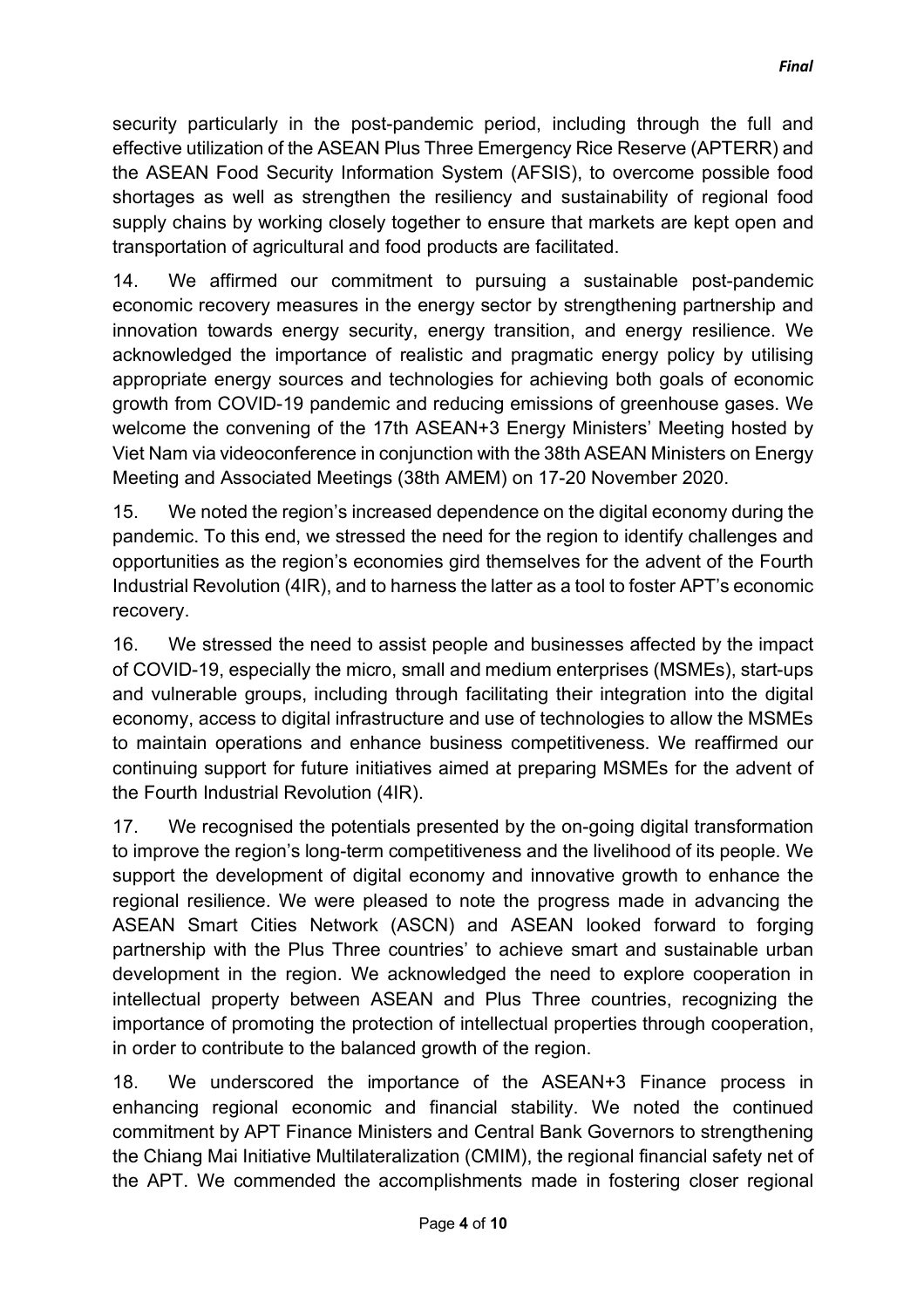financial cooperation towards a more resilient, inclusive and integrated APT region. We welcomed the amended CMIM Agreement, which came into effect on June 23, 2020 and the outcome of the APT Finance Ministers' and Central Bank Governors' Meeting held on 18 September 2020, which affirmed that they continue working together to further enhance regional economic and financial stability and to explore new initiatives in potential financial cooperation areas, including through the CMIM, the ASEAN+3 Macroeconomic Research Office (AMRO), and the Asian Bond Markets Initiative (ABMI), as well as the Strategic Directions of ASEAN+3 Finance Process. We continue to support the efforts of the Southeast Asia Disaster Risk Insurance Facility (SEADRIF) in strengthening the financial resilience of ASEAN member countries against climate and disaster risks. We encouraged the APT Inter-Bank Cooperation Mechanism (APTIBCM) to provide financing and related services to facilitate social and economic recovery in the region.

19. We commended the efforts of the ASEAN-China Centre, ASEAN- Japan Centre and ASEAN-Korea Centre to promote trade, investment, tourism, culture and peopleto-people and cultural exchanges between ASEAN and the Plus Three countries. We were pleased to note that the three Centres had established regular consultation meetings and called for the Centres to enhance linkages among them by exploring possible joint projects in areas of common interests.

20. We were pleased with the progress in implementing the Master Plan on ASEAN Connectivity (MPAC) 2025 and looked forward to forging cooperation with APT countries to advance its implementation in the strategic area of sustainable infrastructure, digital innovation, seamless logistics, regulatory excellence, and people mobility. We reiterated the importance of developing links and synergies between MPAC 2025 and key connectivity initiatives in the region as outlined in our Statement on Connecting the Connectivities Initiative that was adopted at the 22<sup>nd</sup> APT Summit in November 2019. In this regard, we noted Thailand's proposal to organise a regional seminar to explore synergy through enhanced partnership and develop recommendations to implement the Statement.

21. We noted the successful convening of the ASEAN Connectivity Coordinating Committee (ACCC) Consultations with Dialogue Partners and Other External Partners on Connectivity and the 11th ASEAN Connectivity Symposium on Enhancing ASEAN Cohesiveness, Responsiveness through Resilient Connectivity and Human Capital Development, with support from the Economic Research Institute for ASEAN and East Asia (ERIA), on 26 August 2020 and 28 August 2020, respectively.

22. We emphasised the importance of cultural exchanges and people-to-people links to heighten awareness and foster intercultural understanding and ASEAN identity in the region. In this regard, we encouraged the development of more project initiatives under the ASEAN Plus Three Work Plan on Cooperation in Culture and Arts 2019- 2021. We also looked forward to the promotion of the 10+3 Network of Culture Cities and City-Level Exchanges especially through the Network of APT Culture Cities.

23. We reaffirmed our commitment to implementing the priority areas of APT health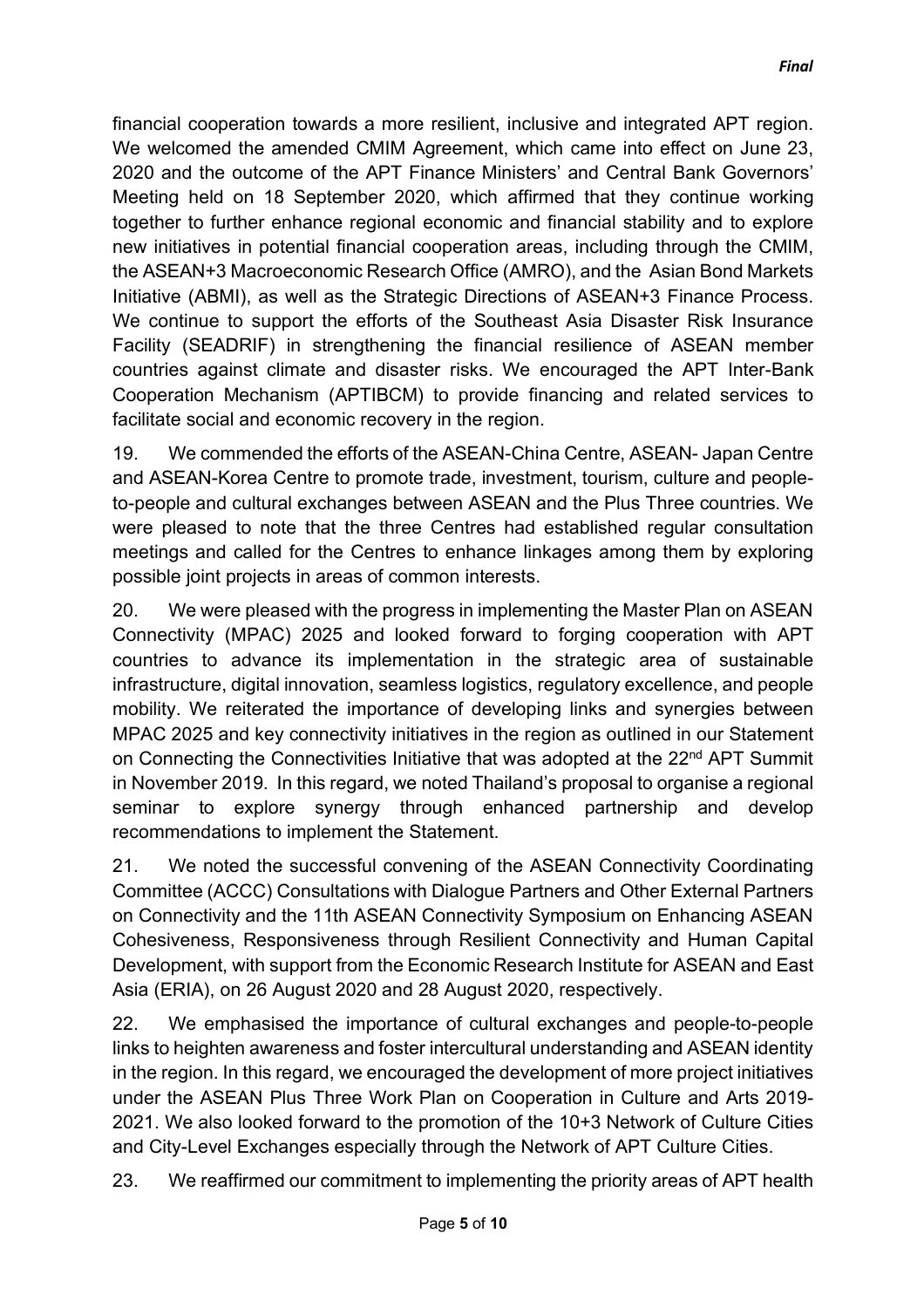cooperation, which includes universal health coverage, utilising ICT for healthcare, non-communicable diseases, traditional and complementary medicine, active ageing, human resources for health, responding to communicable and emerging health threats and food safety, as well as issues related to antimicrobial resistance, ending all forms of malnutrition, and disaster health management.

24. We noted the Joint Statement of the 8th APT Health Ministers Meeting on 30 August 2019 in Siem Reap, Cambodia supporting the theme of Accelerating Health for All in ASEAN. We noted the multi-sectoral and multi-stakeholder collaborative activities to be undertaken in promoting healthy and active ageing as complemented by the establishment of the ASEAN Centre for Active Ageing and Innovation (ACAI) in Thailand. We acknowledged efforts to strengthen the healthcare and welfare system under the Asia Health and Wellbeing Initiative (AHWIN). We also noted the commitment of the APT health sector to continuing efforts on the implementation of the International Health Regulations (IHR) (2005) and the Asia Pacific Strategy for Emerging Diseases and Public Health Emergencies (APSED III) to enhance ASEAN Member States and Plus Three Countries' capacity to prevent, detect, and respond to public health threats.

25. We welcomed the commitment of the APT Health Ministers made at their meeting via videoconference on 7 April 2020 to enhancing free, open, responsible, transparent and timely sharing of information, data and expertise on COVID-19 prevention, detection, control and response measures, epidemiologic surveillance updates, risk assessment results, epidemiological and clinical studies on the virus and the disease, treatment experience, including the application of traditional medicine and technical guidelines. We also recognized the importance of cooperation in development, manufacturing and distribution of diagnostics, anti-viral medicines, therapeutics (Japan) and vaccines, adhering to the objectives of efficiency, safety, equal accessibility and affordability and noted the role of the Coalition for Epidemic Preparedness Innovations (CEPI), the Global Alliance for Vaccines and Immunization (GAVI) and the International Vaccine Institute (IVI), as well as the COVID-19 Vaccine Global Access (COVAX) Facility and Advance Market Commitment in developing and delivering vaccines. We also emphasized the importance of equitable access and distribution of affordable vaccines among APT countries, once available. We also encouraged continuing commitment, after overcoming the challenges related to COVID-19 and revitalising national health systems, on collaboration in learning from the regional and national experiences in responding to COVID-19 challenges, as well as to further strengthen and institutionalise preparedness, surveillance, prevention, detection and response mechanisms of the ASEAN and Plus Three Countries on public health emergencies and other crises.

26. We reiterated the commitment to advancing cooperation in promoting sustainable, inclusive and innovative development, as well as in strengthening cooperation with all stakeholders, including the private sector, to achieve the United Nations Sustainable Development Goals (SDGs). We support ASEAN's efforts in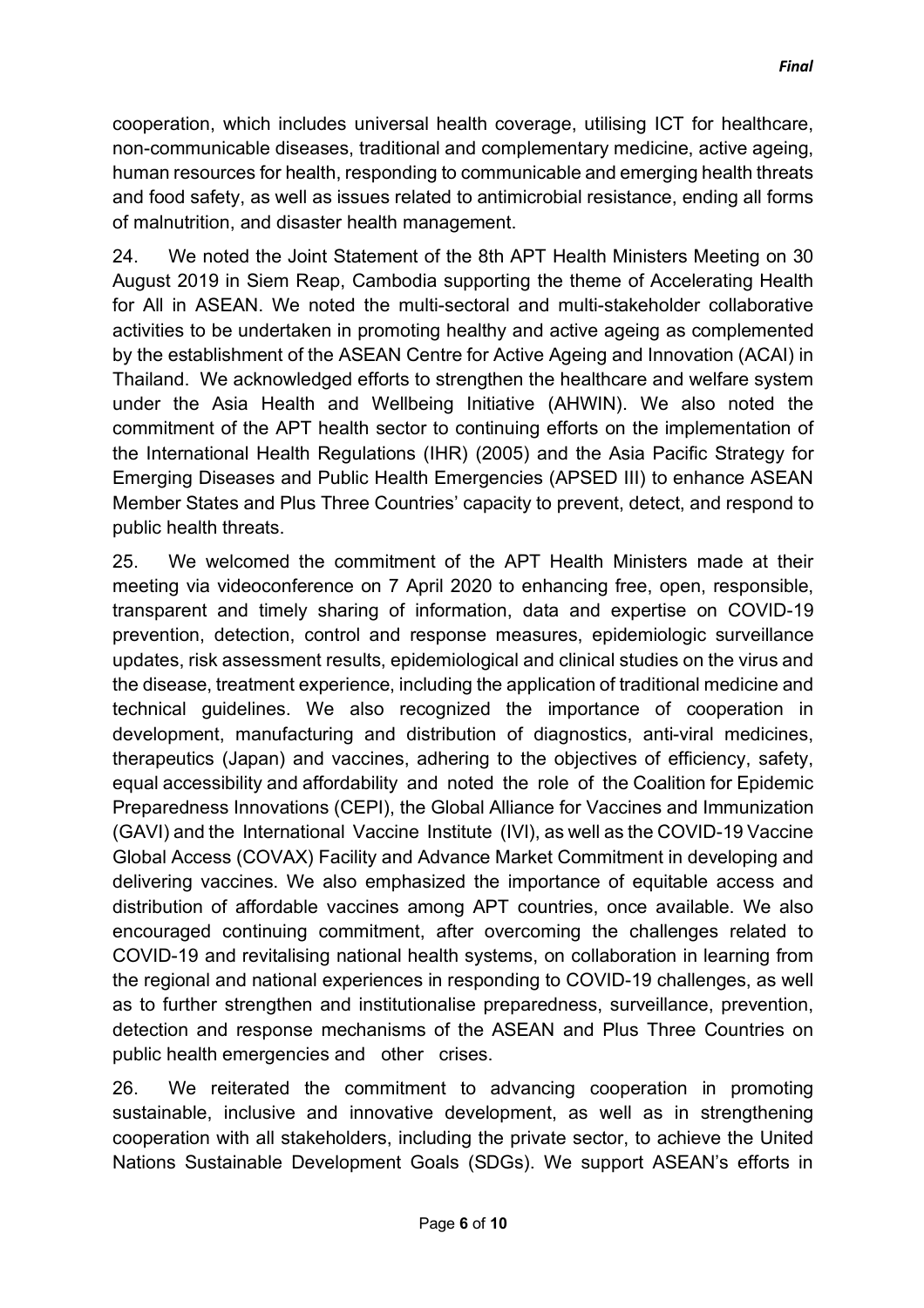narrowing the development gap and promoting sustainable and equitable development across the ASEAN Community including through aligning sub-regional growth with the comprehensive development of ASEAN. We reaffirmed our commitment to forge closer cooperation in poverty alleviation and welcomed the continued progress of the East Asia Poverty Reduction Cooperation Initiative, which is to implement the EAVG II recommendation. We called for development of collaborative projects to protect and conserve the environment and biodiversity, to promote sustainable use as well as the fair and equitable sharing of benefits from the utilization of natural resources, including water resource management, and to address climate change, air pollution and marine plastic debris. In this regard, we welcomed the continuous contribution of the Plus Three countries to reduce marine debris in particular through the ASEAN Plus Three Marine Plastic Debris Cooperative Action Initiative, and collective effort towards the achievement of Sustainable Consumption and Production (SCP).

27. We were encouraged by the progress of cooperation on social welfare and development through the SOMSWD+3 platform. We reaffirm our commitment to forging ahead with the implementation of the ASEAN Regional Framework and Action Plan on Implementing the ASEAN Declaration on Strengthening Social Protection and the ASEAN Enabling Master plan 2025: Mainstreaming the Rights of Persons with Disabilities with the emphasis on strengthening social protection systems for vulnerable groups to ensure access to much needed public goods and services. We look forward to the roll-out of the Ha Noi Declaration on Strengthening Social Work Towards Cohesive and Responsive ASEAN Community particularly the development and implementation of the declaration's regional plan of action. We likewise looked forward to the development of regional plans of action to implement Declaration on the Protection of Children from all Forms of Online Exploitation and Abuse in ASEAN, and the ASEAN Declaration on the Rights of Children in the Context of Migration.

28. We reaffirmed our commitment to promoting gender equality and empowerment of women and girls through the ACW+3 platform. We commended the continued efforts of ACW to forge ahead with gender mainstreaming efforts across the ASEAN Community Pillars and with advancing Women, Peace and Security. We looked forward to the finalization of Regional Strategic Framework on Gender Mainstreaming and the Regional Study on Women, Peace and Security in ASEAN. We shared the need on working closely to strengthen gender data and statistics for evidence-informed policy and programme.

29. We reiterated the need for an enabling environment with supporting instruments that would facilitate student mobility with quality assurance among the APT countries. In this regard, we looked forward to the continued implementation of the APT Guidelines on Transcripts and Supplemental Documents for Academic Records of Exchange Students, which was adopted by the APT Education Ministers in November 2018. We also noted the adoption of the APT Plan of Action on Education 2018-2025 by the APT Education Ministers and its ongoing implementation.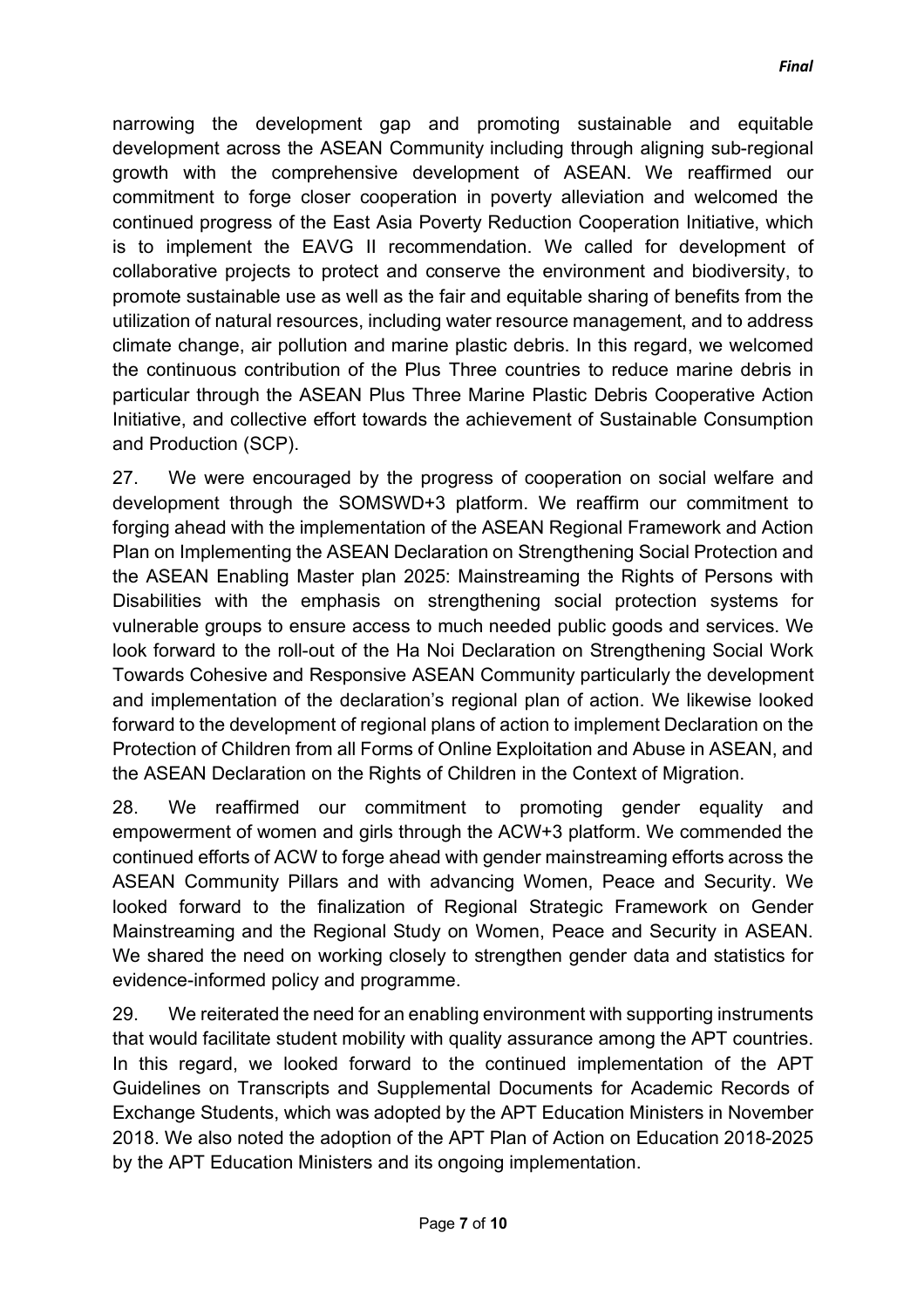30. We commended the efforts of the APT Ministerial Meeting on Youth in providing greater access for engagement among youth in APT countries and establishing effective communication through various annual youth exchanges and community immersions which provided an opportunity for meaningful cross-cultural understanding. We commended the commitment of ASEAN Youth Ministers to further strengthening APT collaborations on youth development with a view to addressing the challenges of Industry 4.0, digitalisation and the evolving demand of the labour market and noted with satisfaction the contribution of youth empowerment activities and people-to-people exchange programmes among APT countries. We welcomed the development of the APT Work Plan on Youth 2021-2025 to support APT initiatives in youth development. We welcomed the holding of an APT Student Camp, which would be held in 2021. The activity is the implementation of EAVG II recommendation on enhancing people-to-people connectivity in the East Asia region.

31. We commended the steady progress of implementation of the ASEAN Plus Three Cooperation on Civil Service Matters (ACCSM+3) Work Plan 2016-2020 which covered areas of mutual interests including e-governance, human resource management and human resource development, productivity in public sector, good governance, public sector reform, local administration capacity building and cooperation, and research and innovation. We welcomed the development of the ACCSM+3 Work Plan 2021-2025 which would further promote good governance and support the agility of ASEAN's civil service in facing global challenges. On this note, we looked forward to the implementation of the project on Mainstreaming Gender in HR Policies, Processes and Systems and the Baseline Study on Governance Systems among APT Countries, which would be both supported by the APT Cooperation Fund. We applauded the finalisation of the ASEAN Guideline on Public Service Delivery, which was supported by the APT Cooperation Fund, and looked forward to the implementation of the Guidelines that would strengthen the capabilities of ASEAN civil service to deliver high quality public service to the people of ASEAN.

32. We noted the strengthening of the APT cooperation in the labour sector through the development of the first APT Senior Labour Officials Meeting (SLOM+3) Work Plan 2021-2025 that would cover the areas of human resources development, inclusive growth, sustainable development as a response to the ASEAN economic integration, social dialogue, and occupational safety and health in the workplace, and social protection. We looked forward to the effective implementation of the Work Plan through practical activities and projects. We appreciated the support of the Republic of Korea to the development of the ASEAN Guidelines on Gender Mainstreaming into Labour and Employment Policies to Promote Decent Work for All and the Project on Enhancing the Competitiveness of ASEAN Human Resources through Responsive TVET Curriculum supported by Involvement of Industries and Labour Market Information. We also appreciated the support of Japan to the Study on Old-Age Income Security in ASEAN Member States and the Project on Strengthening the Quality Assurance and Competency Certification Systems through the Application of ASEAN Guiding Principles for Quality Assurance and Recognition of Competency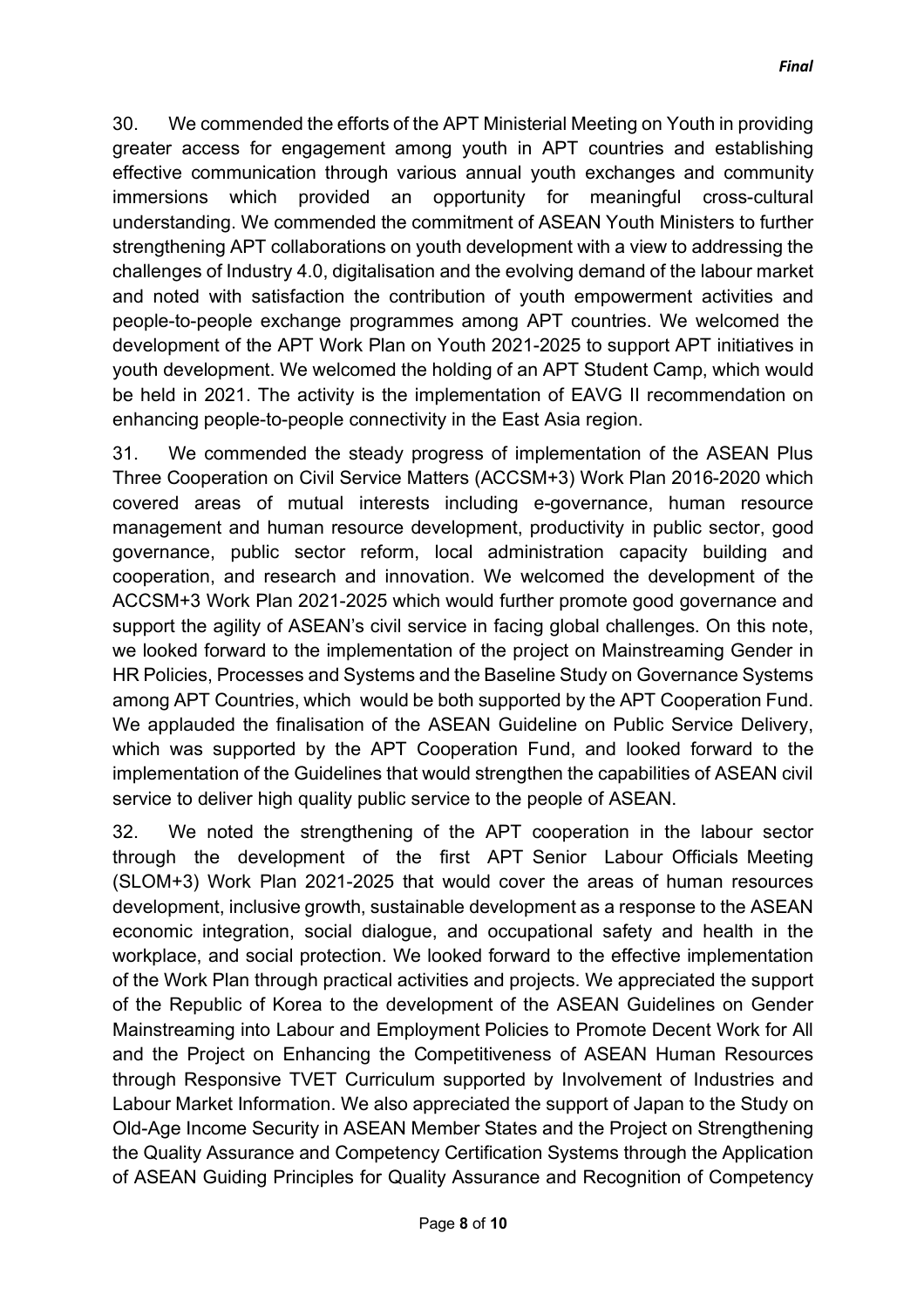Certification Systems within ASEAN Economies. We supported to strengthen cooperation in support for the realisation of the ASEAN Leaders' Declaration on Human Resource Development for the Changing World of Work adopted at the 36<sup>th</sup> ASEAN Summit with the view to preparing the ASEAN's workforce for the future of work.

33. We encouraged the enhancement of regional cooperation on disaster management and emergency response by promoting cooperation on policy coordination, information exchanges and conducting joint exercises to effectively promote disaster management reduce disaster risks and losses in the region, supporting regional and sub-regional capacities in disaster management and emergency response, addressing their disruptions to the socio-economic development.

34. We acknowledged the important contribution of the East Asia Forum (EAF) as a Track 1.5 level platform for government, business, academia and think tanks to further deepen East Asia cooperation. In this regard, we welcomed the convening of the 18<sup>th</sup> EAF under the theme "Strengthening the ASEAN Plus Three cooperation for economic and financial resilience in the face of emerging challenges", to be hosted via videoconference by Viet Nam on 25 November 2020.

35. We also recognised the important contributions of the Network of East Asia Think-Tanks (NEAT) towards APT cooperation. We welcomed the outcomes of NEAT meetings last year, which advocated for socio-cultural connectivity and the establishment of smart and sustainable cities in East Asia. Cultural institutions and related networks need to be strengthened.

36. We also underscored the importance of forging closer cooperation in other areas such as science, technology and innovation, tourism, media, food and energy security, and minerals. We further noted that the APT tourism sector is developing an APT Tourism Cooperation Work Plan 2021-2025 for adoption in the first quarter of 2021. In this regard, we tasked the APT tourism senior officials to develop strategic cooperation programmes, taking into account new dynamics in the industry and to explore innovative ways to revitalise the tourism sector in the post-COVID19 pandemic in collaboration with all stakeholders including the private sector. In addition, we encouraged the APT countries to explore closer cooperation in other areas such as supporting MSMEs, climate change, human resource development, women empowerment and gender equality, disaster management and narrowing the development gap.

## **Regional and International Issues**

37. We underscored the importance of promoting peace, stability and cooperation for development and supported efforts in promoting dialogue, cooperation, and confidence-building, upholding the rule of law, addressing disputes and differences through consultation as well as peaceful means in accordance with international law. We recognized the efforts and achievements in advancing the peace process on the